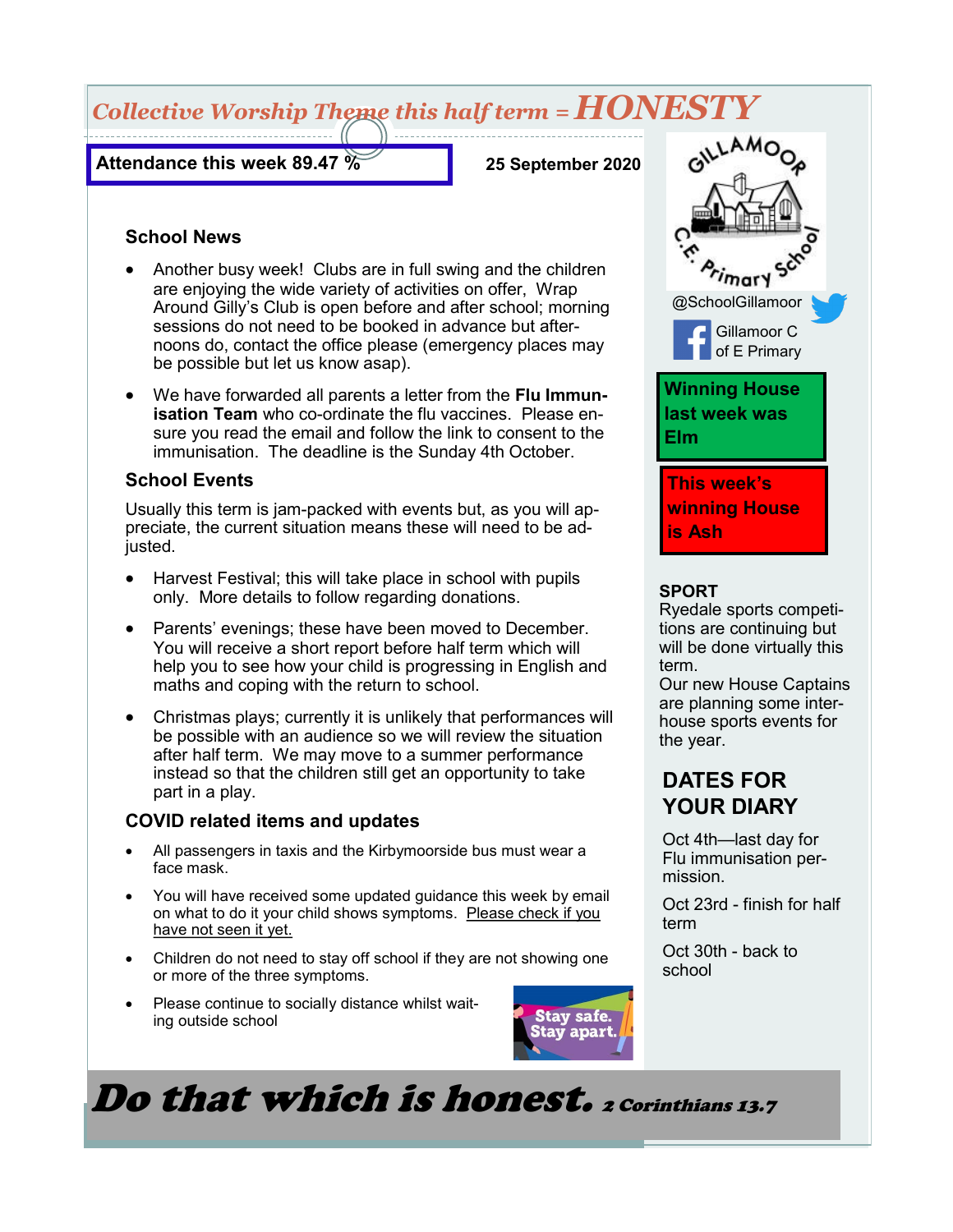## **Support for parents**

I We all know how difficult it is to be a parent at the best of times and even more so at the moment. Attached are some a flyers for some online **I** sessions and courses to support children and parents. These are free to **I** access; sign up using the instructions on the flyer.

# easyfundraising feel good shopping

## **Easy Fundraising**

With many of the fundraising activities curtailed for now, the Easy Fund- $\mathsf I$  raising is even more important. See the flyer attached and please sign up—it's EASY!



## **Uniform**

This week children and staff lost 1 hour of learning time look-I ing for lost uniform and PE kit because it was unnamed. Please name each item; a permanent marker is available in school if you need one.



#### **School Bags**

There are still some rucksacks littering the cloakroom floor.

Please remember that children **only** need to bring;

- a Lunch box/bag if not having a school lunch
- their reading book and record book or planner.
- PE kit in drawstring bag (these hang well on the pegs and do not take up as much space) We will send these home on a Friday to be washed ready to return on Monday
- Swimming kit on a Monday if taking part.

If additional bags are needed for sleepovers etc. then we can accommodate these elsewhere for the day.

### **Planners, reading record books and homework**

• Planners (juniors) or reading record books (infants) need to be taken home and brought back to school every day as they are used to communicate with you and in class for a variety of purposes.

### **Staff Training**

English Network

Finance conference

GDPR and compliance

Diocese Network

#### **School Lunches**

Week beginning 28 September is menu week 1



THUNK of the week

## **Can you turn a sound upside down?**

(A thunk is a question that makes you think; it may or may not have a correct answer but gets the brain cells working!)

Thunks are great for family debates!